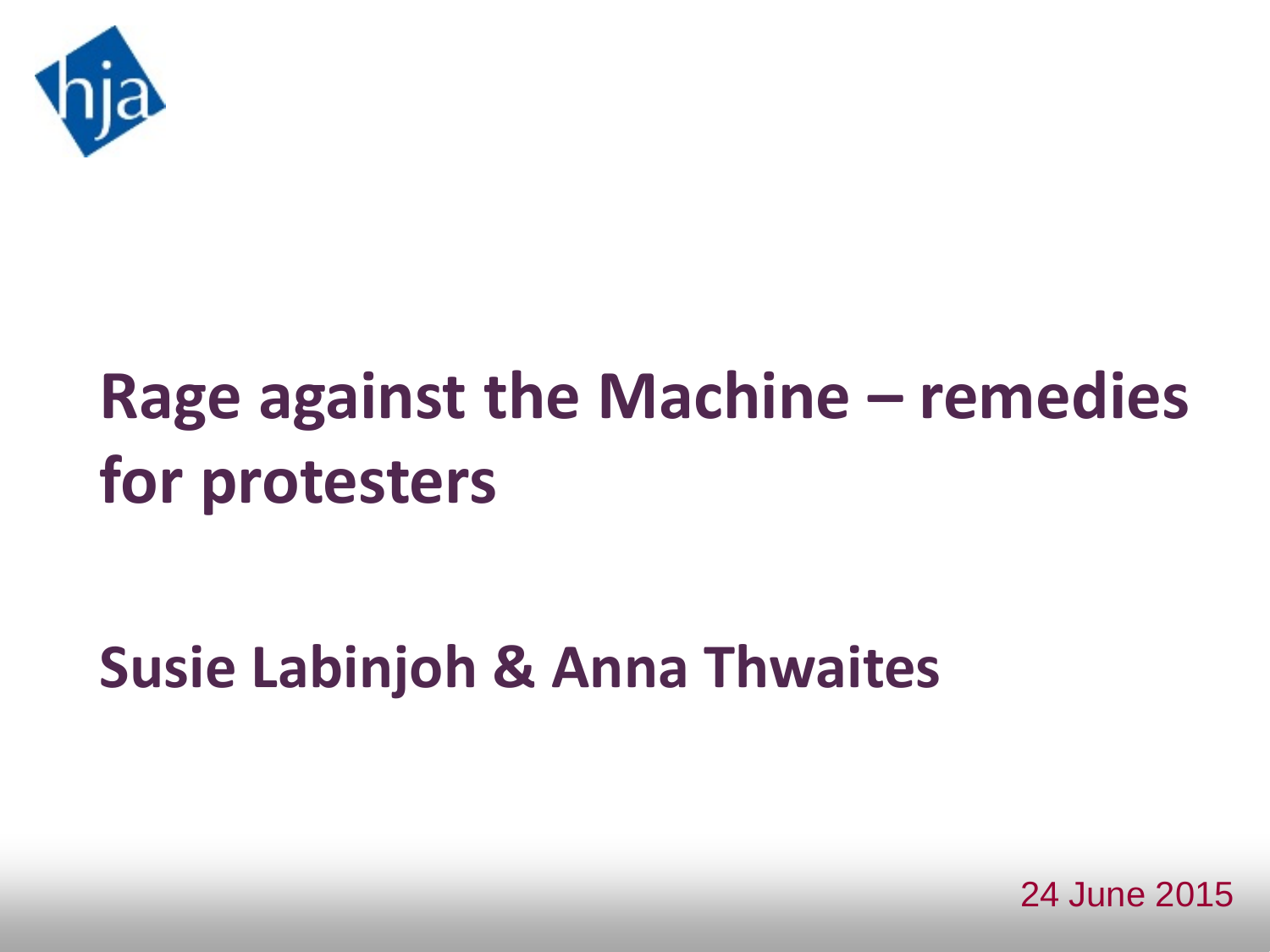

# Conditions on Protests

- Processions Section 12 of the Public Order Act 1986
- Assemblies Section 14 Public Order Act 1986
- Parliament Square Sections 12 & 14 Public Order Act, Police and Social Responsibility Act 2011 and local byelaws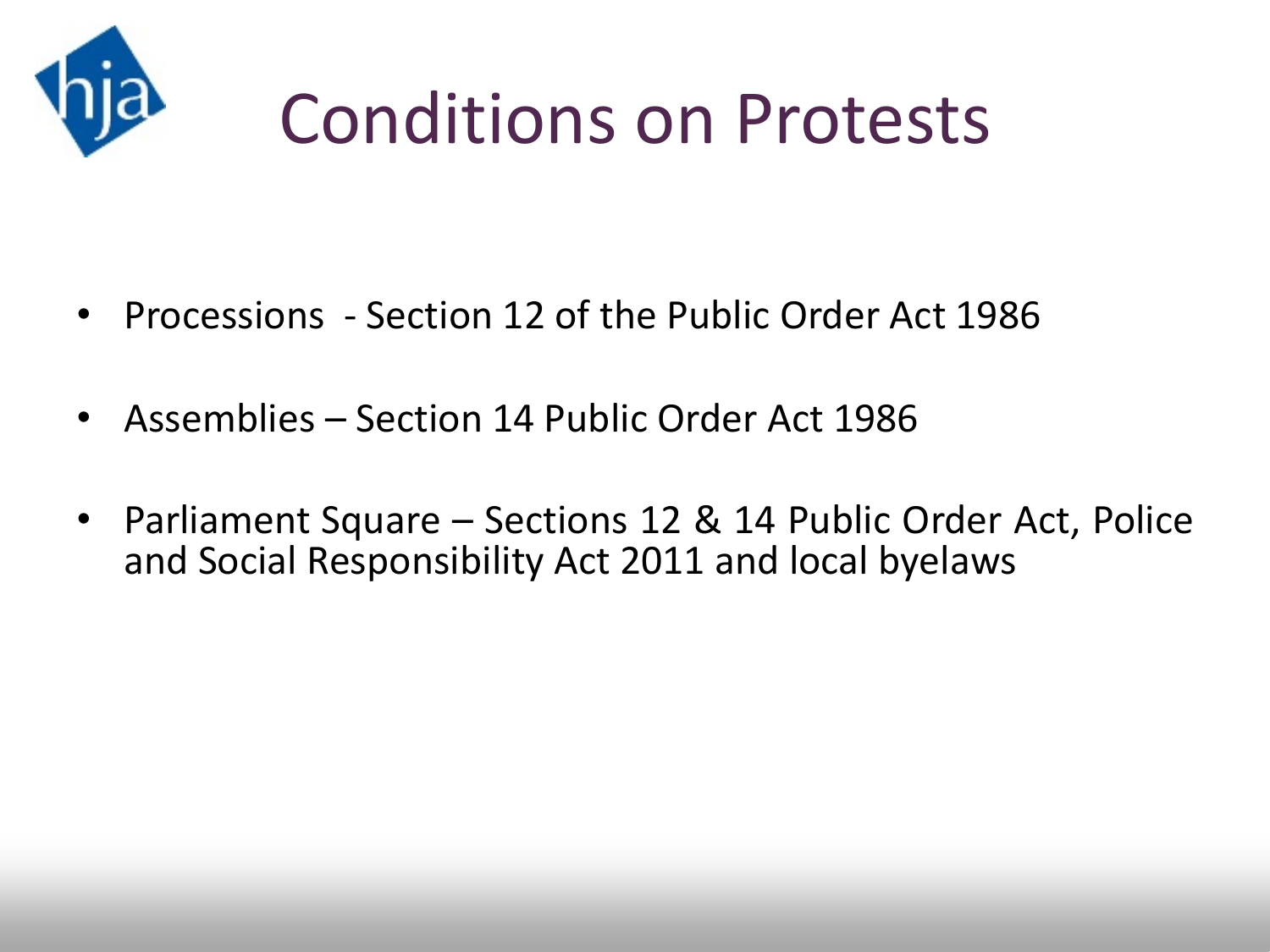

# Misuse of Bail

- The growing use of strict pre-charge bail conditions in the protest context is a worrying trend and has been condemned by campaign groups and by a UN Special Rapporteur on the rights to freedom of peaceful assembly and of association.
- Recent examples Dale Farm eviction 2011, anti –BNP and Anti-EDL protests in 2013.
- Critical Mass July 2012 also an example of misuse of bail albeit not strictly speaking in a protest context.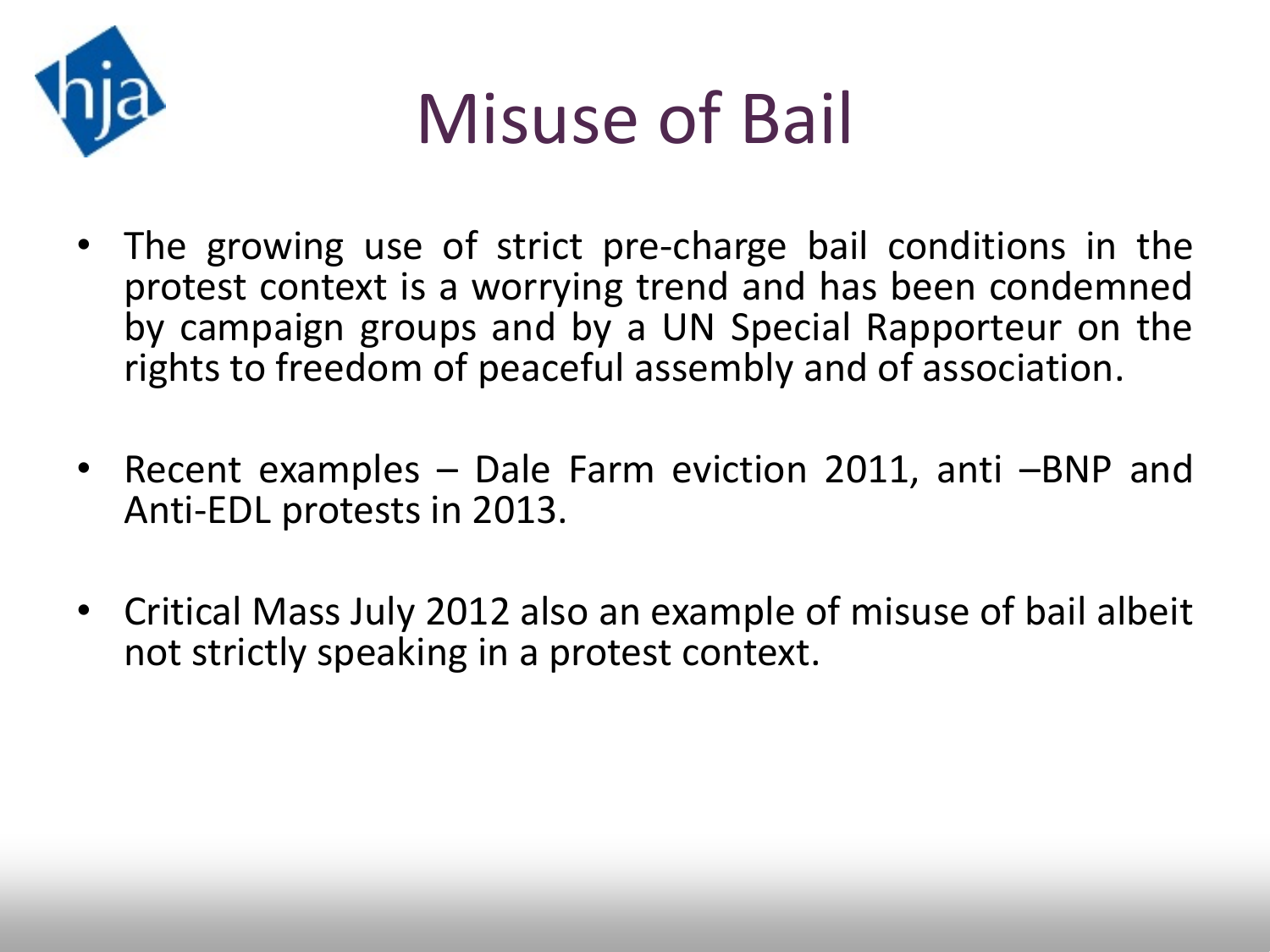

- There are a number of potential civil action for compensation available to protesters depending on the specific facts of their case:
- Assault & Battery:
	- Battery: is the intentional or reckless use of force;
	- Assault: reasonable apprehension that a battery is imminent;
	- Assault or battery if police not acting within powers or force excessive in the circumstances.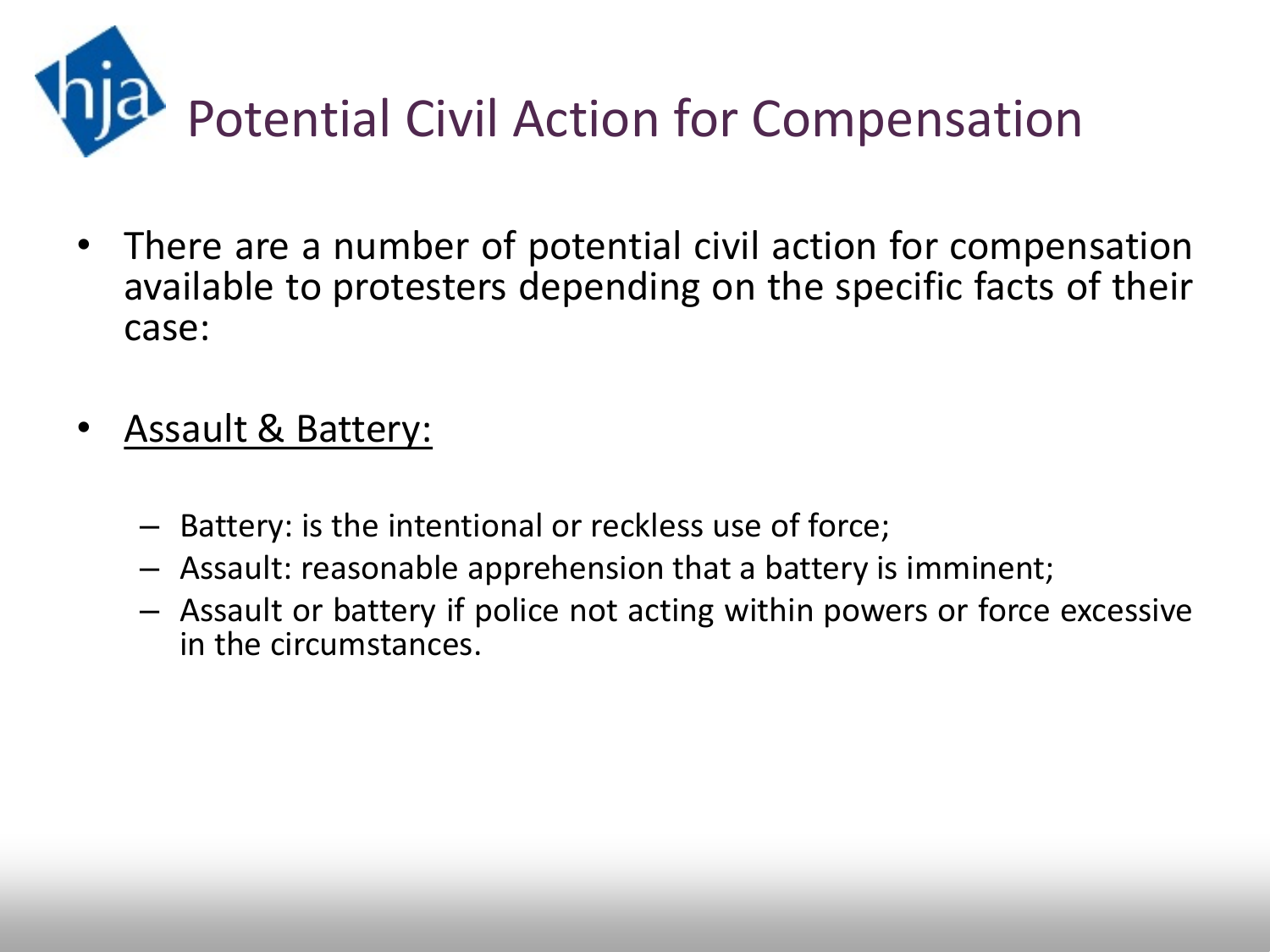

#### • False Imprisonment

- Detained without lawful authority;
- Lawful detention can become unlawful if police fail to inform protester of reason for arrest as soon as practicable or if excessive (e.g. Critical Mass);
- S.24(5) PACE necessity to arrest.
- *O'Hara v Chief Constable of Royal Ulster Constabulary [1997] AC 286, [1997] 2 WL 1, HL*
- *Davidson v Chief Constable of North Wales & Anor [1994] 2 ALL ER 597*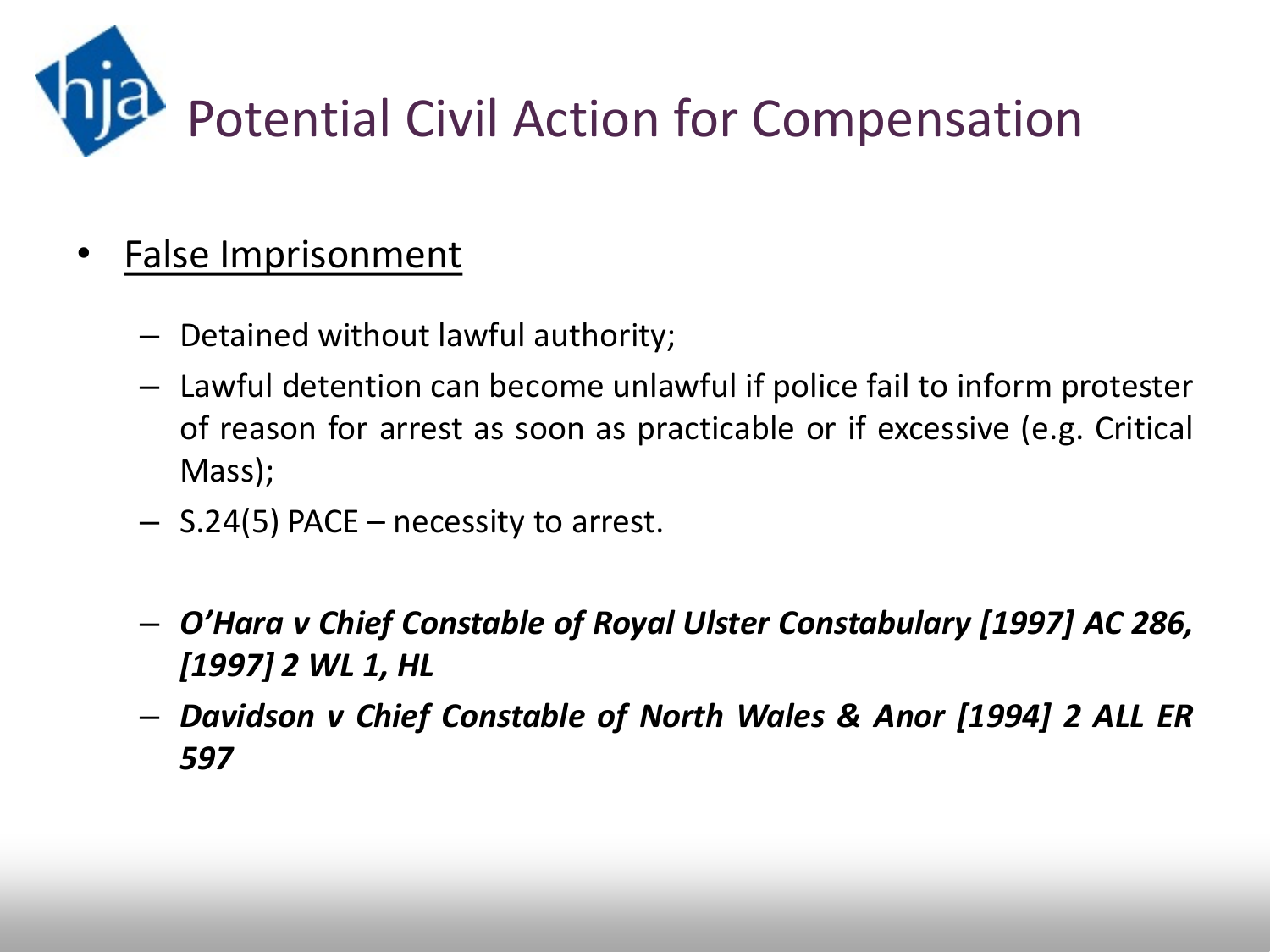

#### • Malicious Prosecution

- Claim brought maliciously;
- Without reasonable and probable cause;
- Court proceedings concluded in the claimant's favour;
- Damage suffered.
- *Copeland v Commissioner of Police of the Metropolis [2014] EWCA Civ 1014:* The correct test to identify the appropriate prosecutor in a malicious prosecution claim is whether they were '*instrumental in bringing the prosecution.'*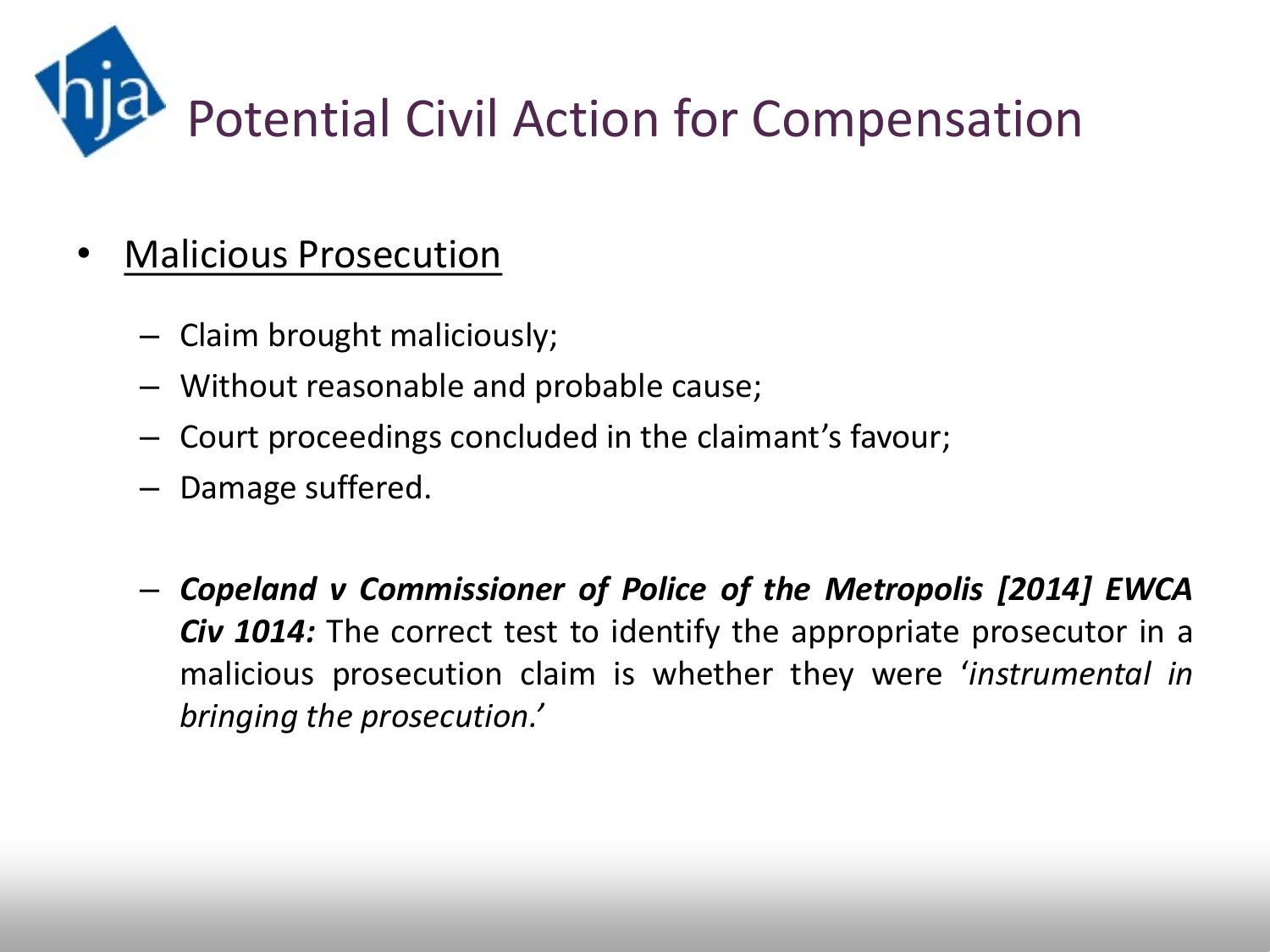

- Misfeasance in Public Office
	- Criteria for misfeasance in public office outlined in *Three Rivers DC v Bank of England (No 3) [2003] 2 AC 1 HL*
		- Conduct must be that of a public officer exercising power in that capacity;
		- Intended to injury or knowingly or recklessly acted beyond their powers;
		- Caused damage;
		- Should have known it would cause damage of this kind.
	- Often overlap with false imprisonment and malicious prosecution claims.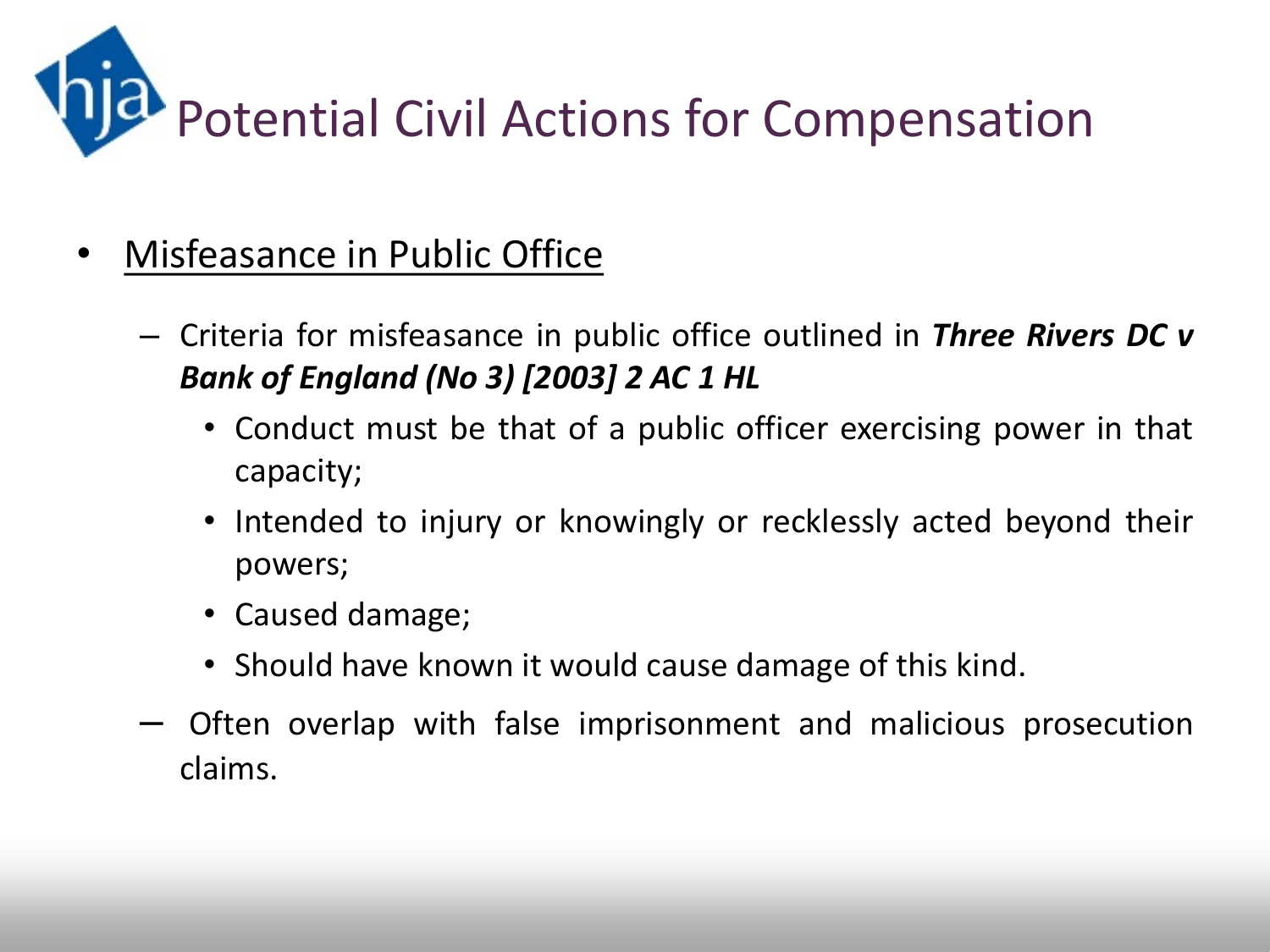

- Human Rights Act (HRA)1998
- Claims under the Human Rights Act particularly relevant to protesters: -
	- Article 3: Inhumane and degrading treatment (overlap with assault and high threshold);
	- Article 5: Deprivation of liberty (overlap with false imprisonment claim, but developing area);
	- Article 8: Right to private and family life (conditions of imprisonment and release of data);
	- Article 10: Freedom of Expression;
	- Article 11: Right of Freedom of Assembly and Association;
	- Article 14: Discrimination.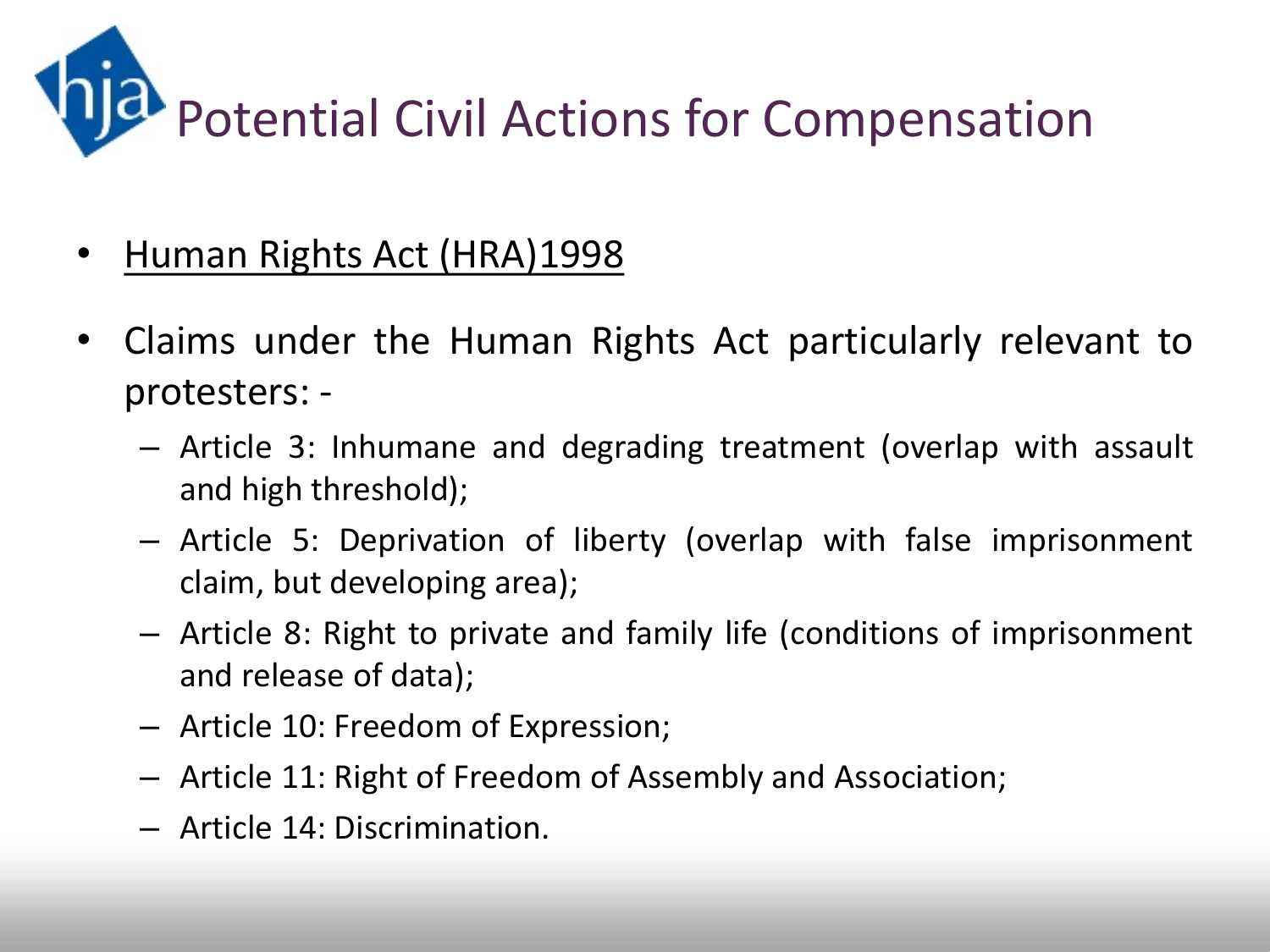

- Relevant Considerations
	- Interplay between HRA and domestic law and developing case law;
	- HRA Declaration;
	- Domestic awards have traditionally been more generous than HRA awards;
	- The possibility of aggravated and exemplary damages.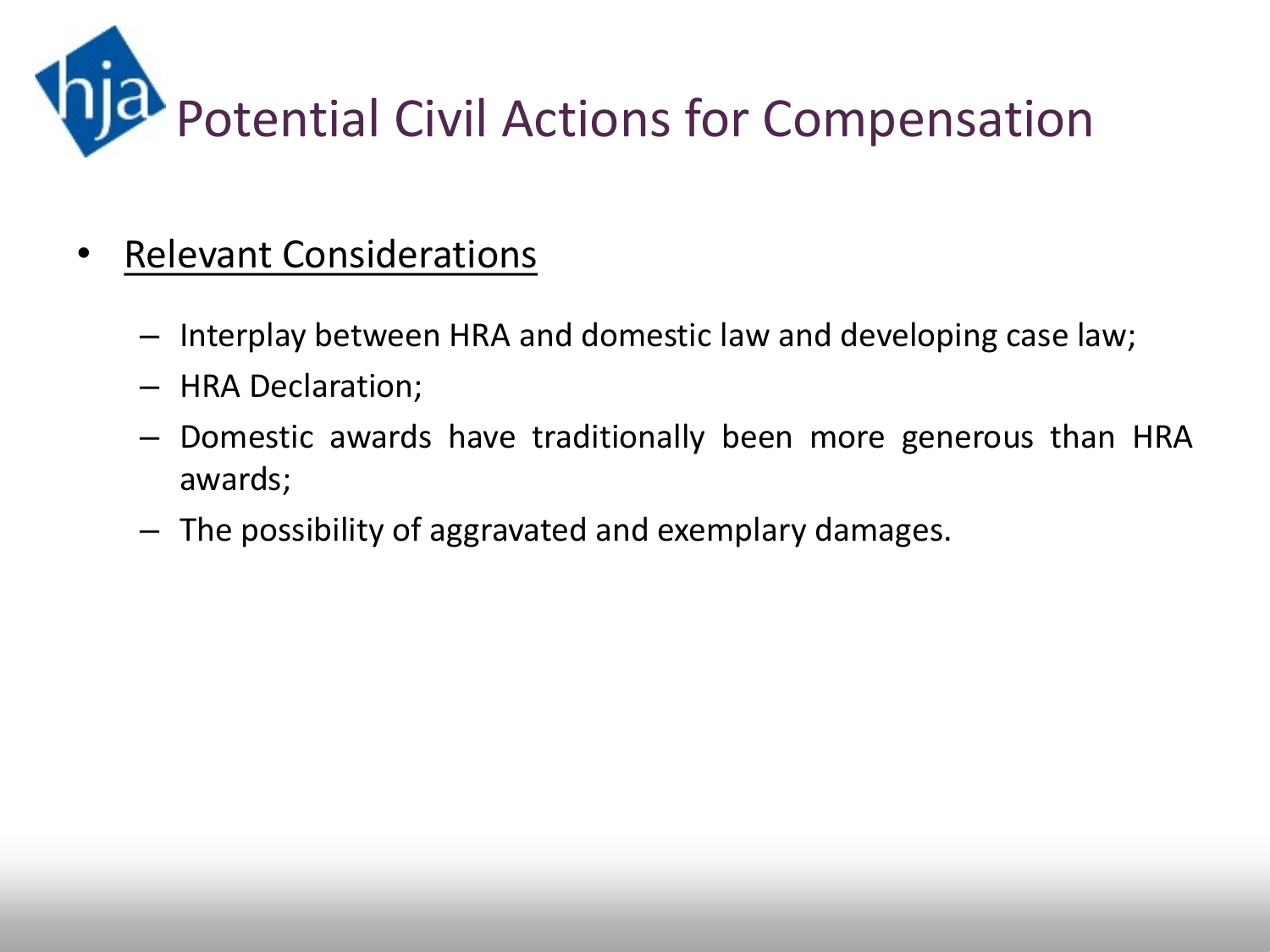

- **Practicalities** 
	- Funding?
	- Case Management of Group Action:
		- Group Litigation Order appropriate (CPR Part 19)?
		- Test Claimants/ Lead Cases dealing with common/ generic issues;
		- Working with other firms acting for other claimants;
		- Cost Budgeting;
		- Proportionality (CPR 44) costs can be reasonable and necessary, but still disproportionate.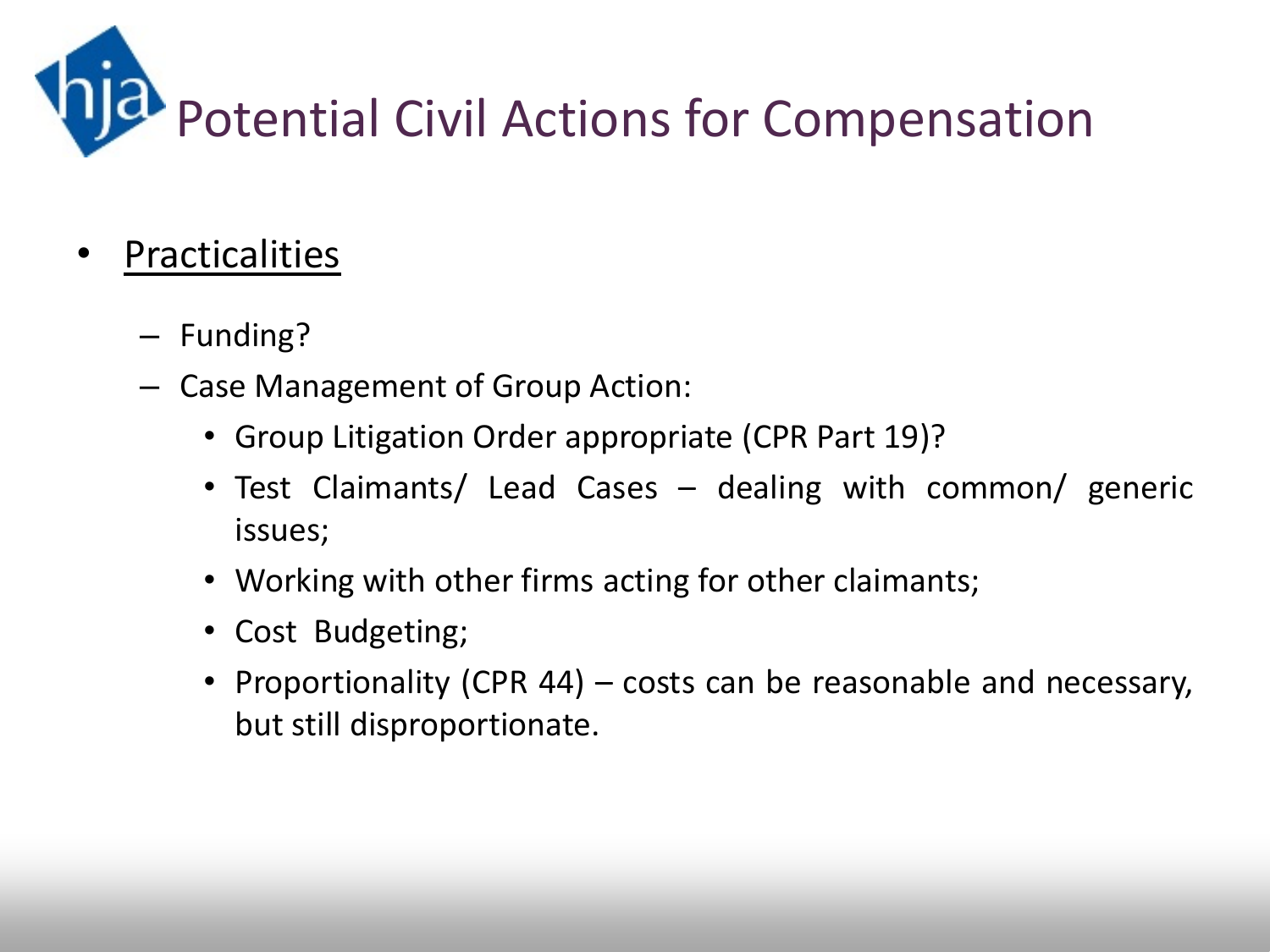

# Judicial Review vs Private Law

#### Advantages

- Quicker
- Cheaper
- Protesters are keen to use it in an attempt to change policing of protest

#### Disadvantages

- Claimants has to accept Defendants account so unsuited to cases where there is significant factual dispute
- Courts are reluctant to interfere with operational policing decisions

#### *Sher v the Chief Constable of Greater Manchester and Others* **[2010] EWHC 1859 (Admin**)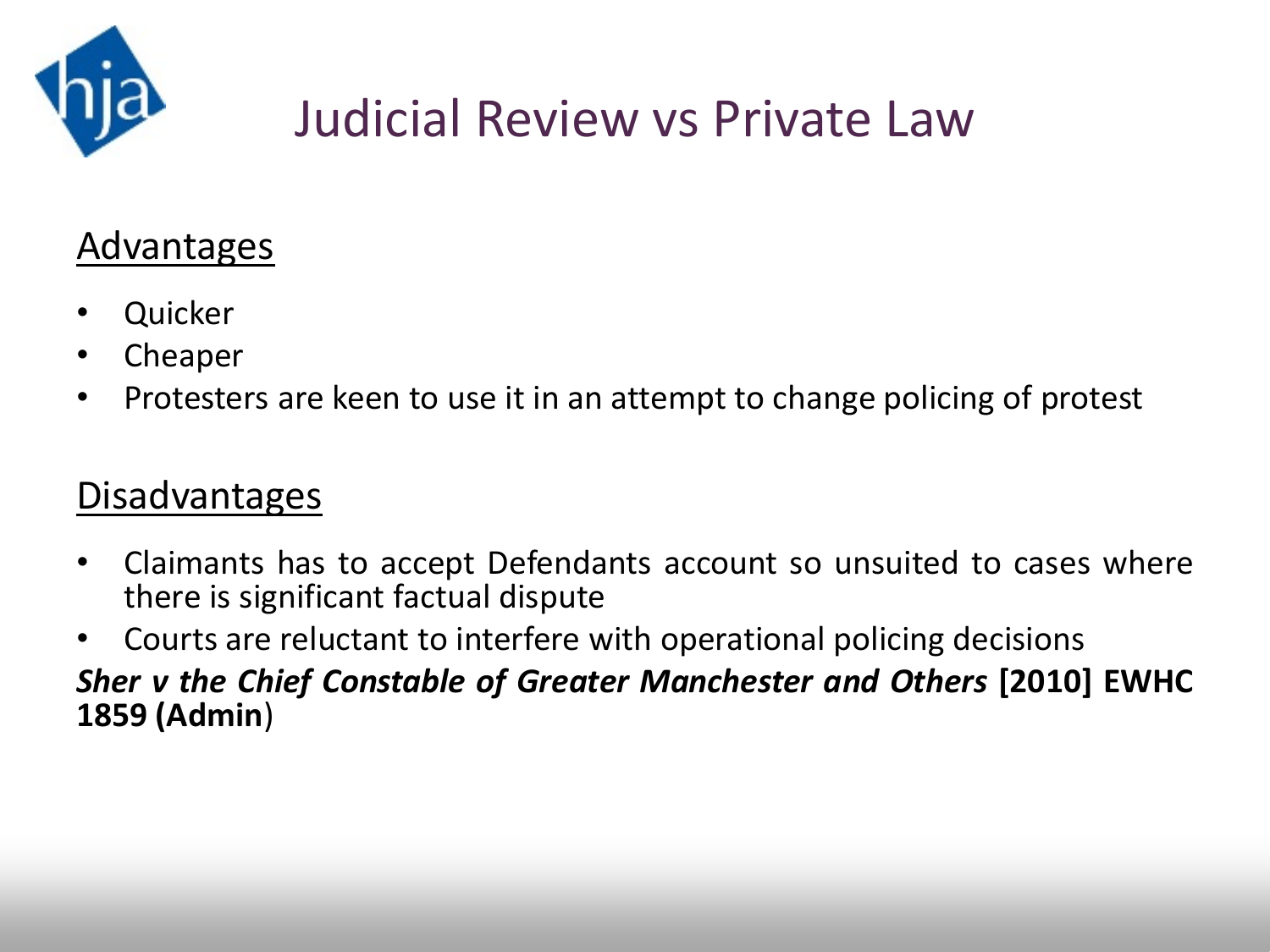

## Kettling

*R (on the application of Moos) v Commissioner of Police for the Metropolis* **[2012] EWCA Civ 12** Court upheld the police containment of protesters at Climate Camp during the G20 demonstrations in 2009.

*Austin & Ors v UK* **[2012] ECHR 459.** The ECHR held that the use of "kettling" or "containment" does not constitute a deprivation of liberty for the purposes of Art 5 provided its use is "unavoidable as a result of circumstances beyond the control of the authorities...necessary to avert a real risk of serious injury or damage and...kept to the minimum required for that purpose".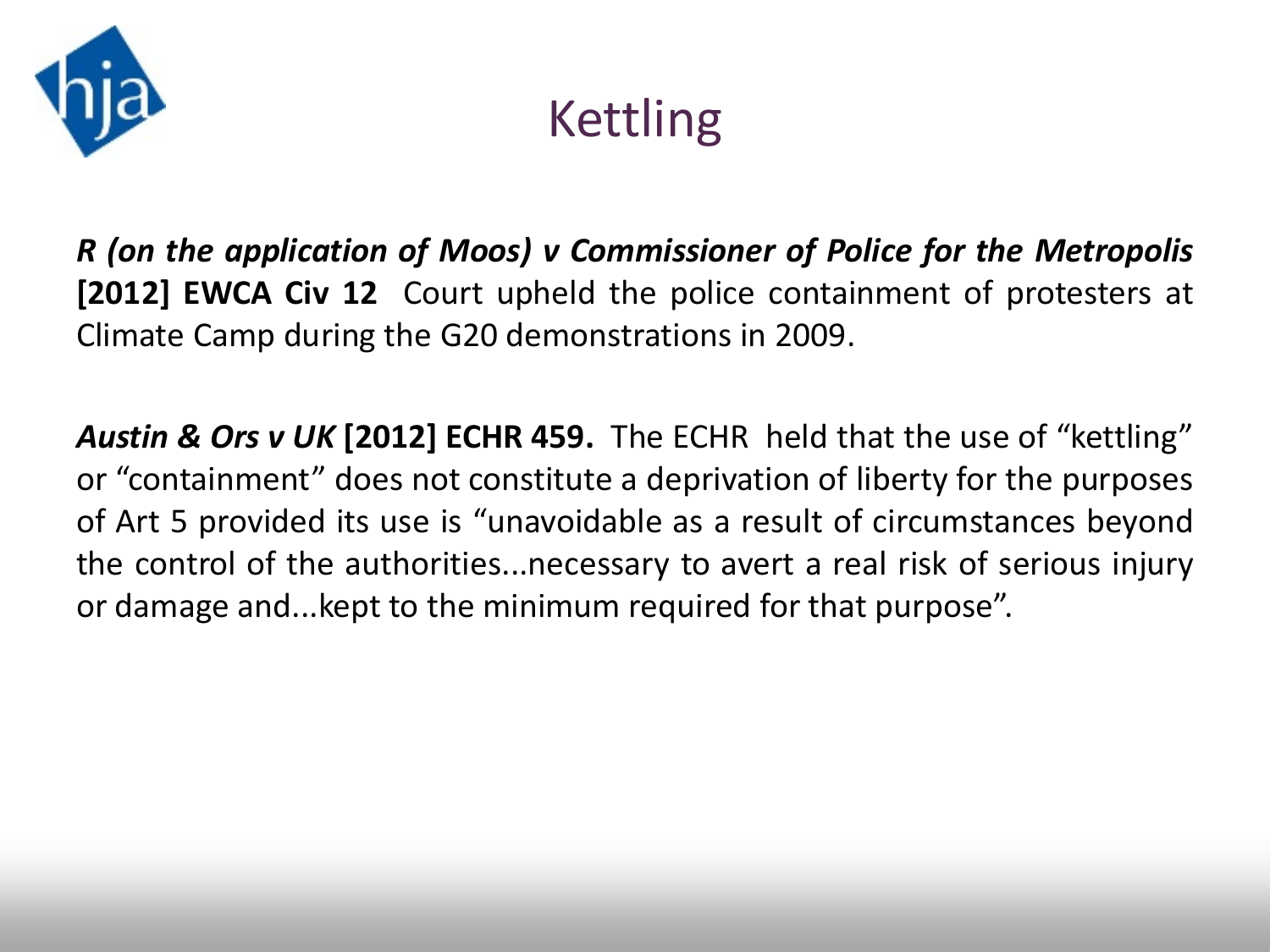

# Kettling

- *R (Mengesha) v Commissioner of Police for the Metropolis [2013] EWHC 1965 (Admin)*
- The Police cannot lawfully make the provision of personal details a general condition for the release of people from containment;
- The Police cannot lawfully require individuals to submit to being closely filmed for identification purposes as a condition for release;
- The retention of photographs or film footage taken in such circumstances will be unlawful.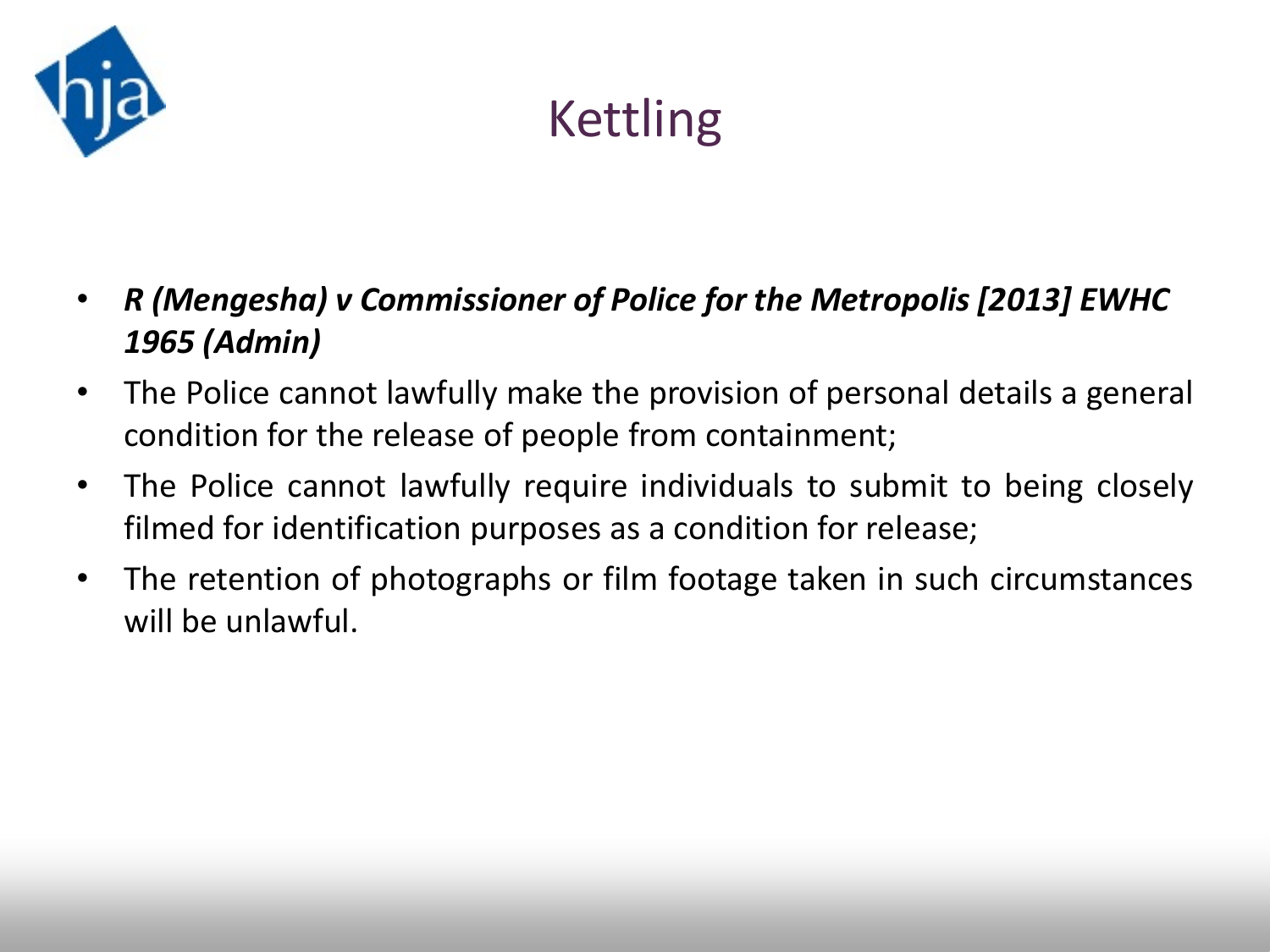

#### DNA & Fingerprints

- The Protection of Freedoms Act 2012 introduced a new regime governing the retention of biometric data (fingerprints and DNA). The Act came about as a consequence of **S** *& Marper v the UK [2008] ECHR 1581*.
- A person arrested or charged with a minor offence will have their DNA and fingerprints automatically deleted on conclusion of the proceedings.
- Those arrested but not charged with a qualifying offence, i.e. serious offences, will also have their biometric data deleted automatically unless the force applies to the Biometrics Commissioner for retention of that material for 3 years. In those circumstances, the individual can make representations to the Biometrics Commissioner for deletion.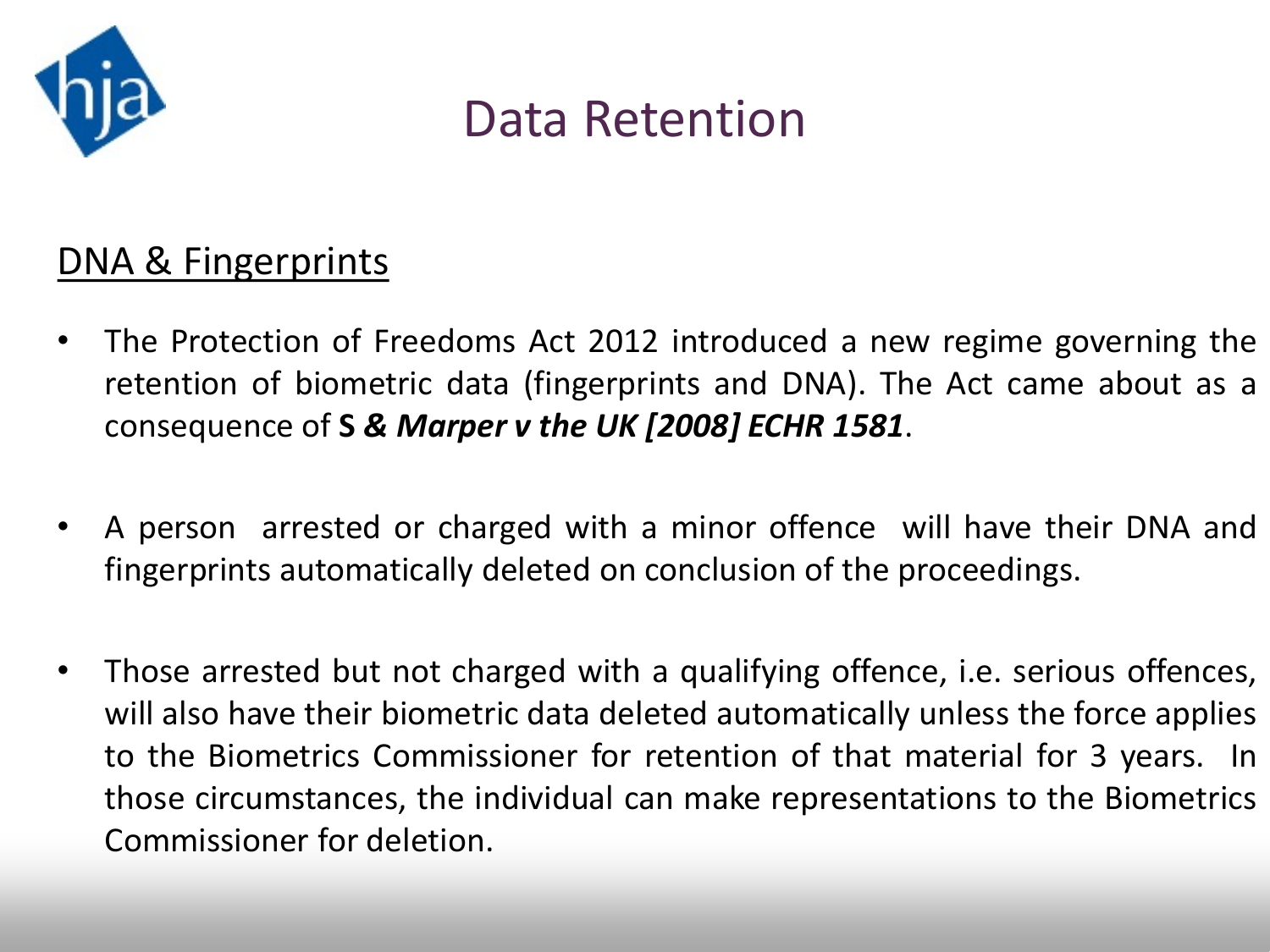

- This leaves two situations in which applications for early deletion of data can be made:
- Where biometric data is held and a person (with no convictions) is given a penalty notice for disorder (which is not a conviction under PACE).
- Where material is held from a person arrested and charged with a qualifying offence and the application for early deletion is made within the normal three year period for retaining that data. Grounds for deletion in these circumstances are difficult to establish. **(See National Police Chiefs' Council - Deletion of Records from National Police Systems - Annex A)**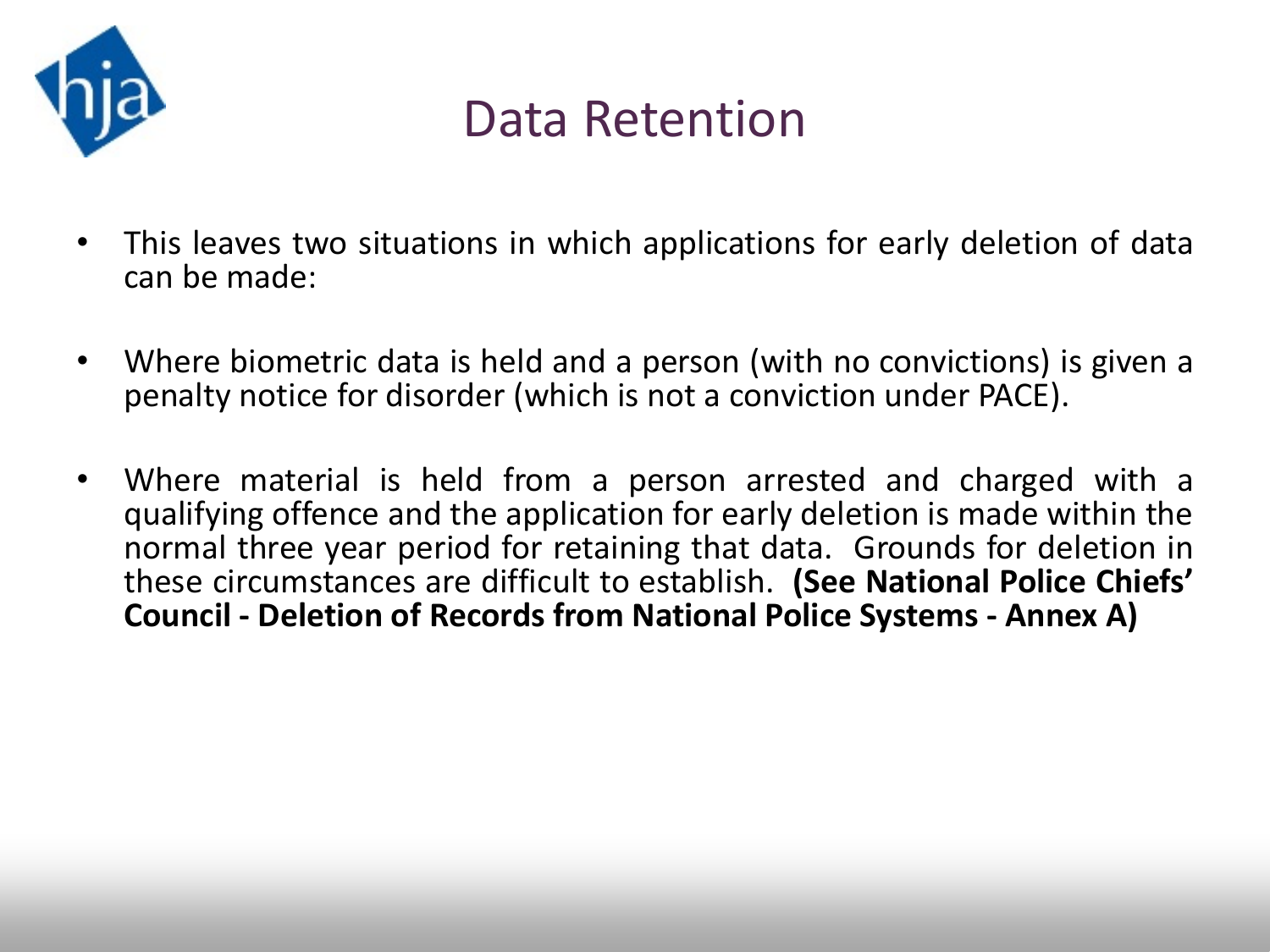

#### Photographs and PNC Records

- The retention of custody photographs and entries on the police national computer are not covered by the **Protection of Freedoms Act 2012.** However, there is a record deletion process and individuals can apply to chief officers.
- In *R (RMC and FJ) v Metropolitan Police Commissioner and others* **[2012] EWHC 1681 (Admin)** the Court held that it was disproportionate for the Defendant to retain photographs taken on arrest in the police station for long periods of time in cases where the individual was subsequently not charged and/or not convicted of any offence.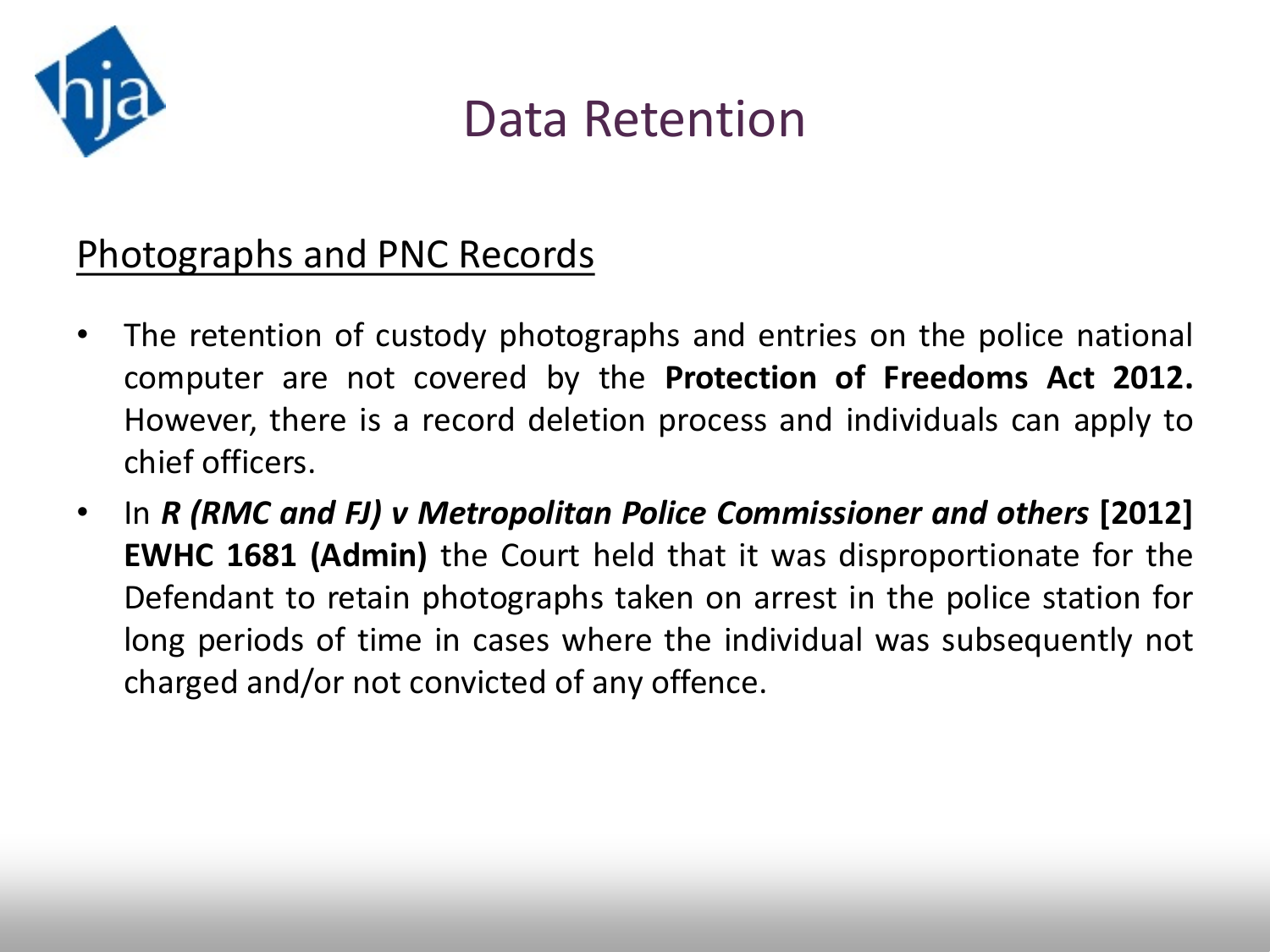

#### Other police databases

- *R (Catt) v Commissioner of Police of the Metropolis and ACPO and R (T) v Commissioner of Police of the Metropolis*
- The Supreme Court found that the state's systematic collection and storage of data about an individual in retrievable form is an interference with the individual's right to respect for private life and must be justified under Article 8(2). The Court went on to find that the legal regime governing the police's retention of data satisfied the legality requirement of Article 8 and thus is compatible with the Convention. Therefore, there was no breach of either Mr Catt's or Ms T's rights and the appeals were allowed. (Mr Catt has stated he is planning to appeal to the ECHR).
- Paras 4, 34 & 45 suggest that the way to challenge information held is a SAR and then raise objections with the Information Commissioner not JR.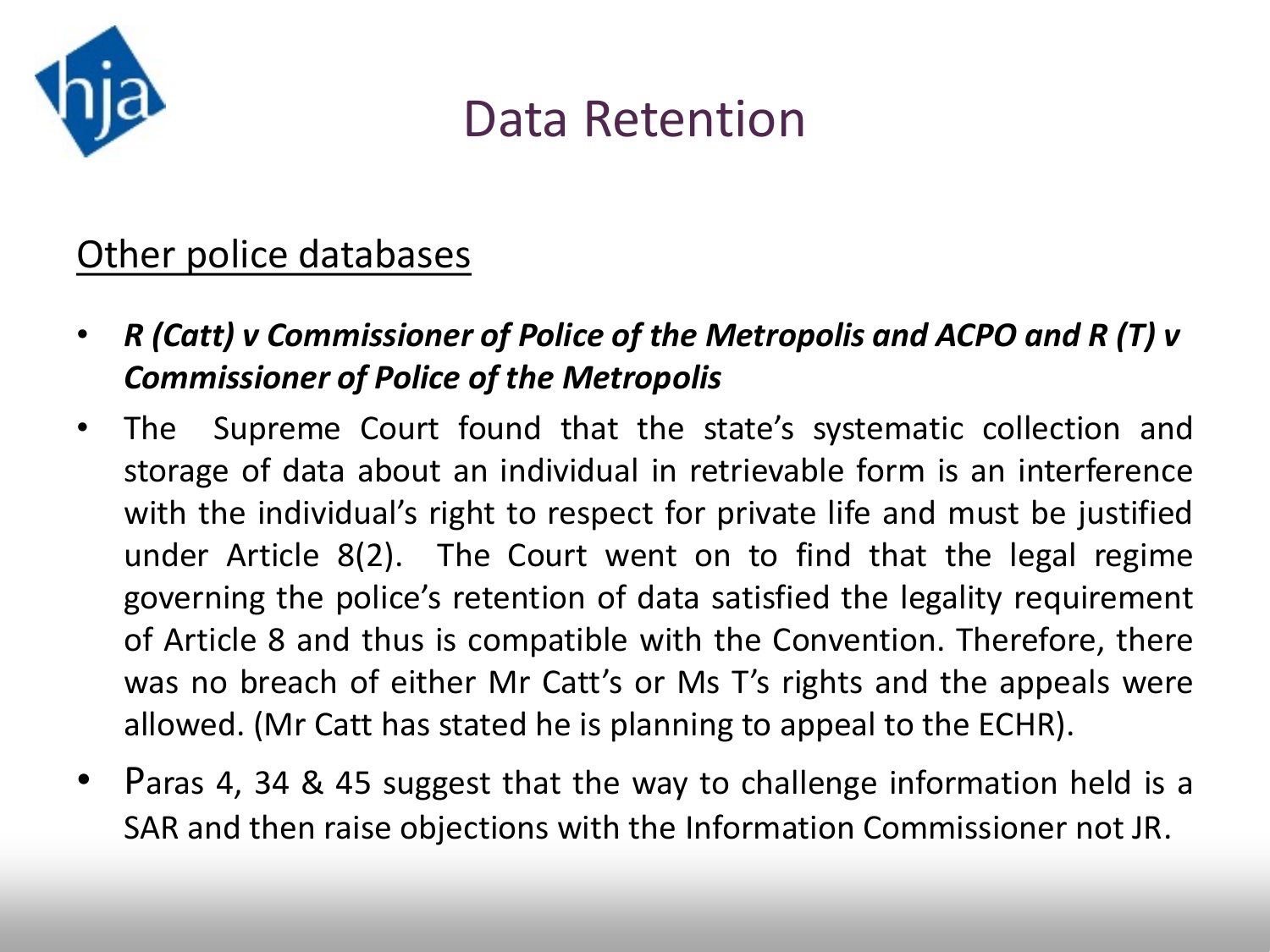

### Police Complaints

#### New Legislation

- *The IPCC (Complaints & Misconduct) (Contractors) Regulations 2015*: From 08.04.15 complaints, conduct matters and DSI matters in relation to contractors dealt with under this regulation;
- *The Police (Conduct) (Amendment) Regulations 2015:* Came into force on 01.05.15 with exception of Reg 4, which came into force on 13.03.15 and Reg 5, which is coming into force on 01.01.16;
- IPCC revised their Statutory Guidance to Police Service on Handling Complaints in May 2015.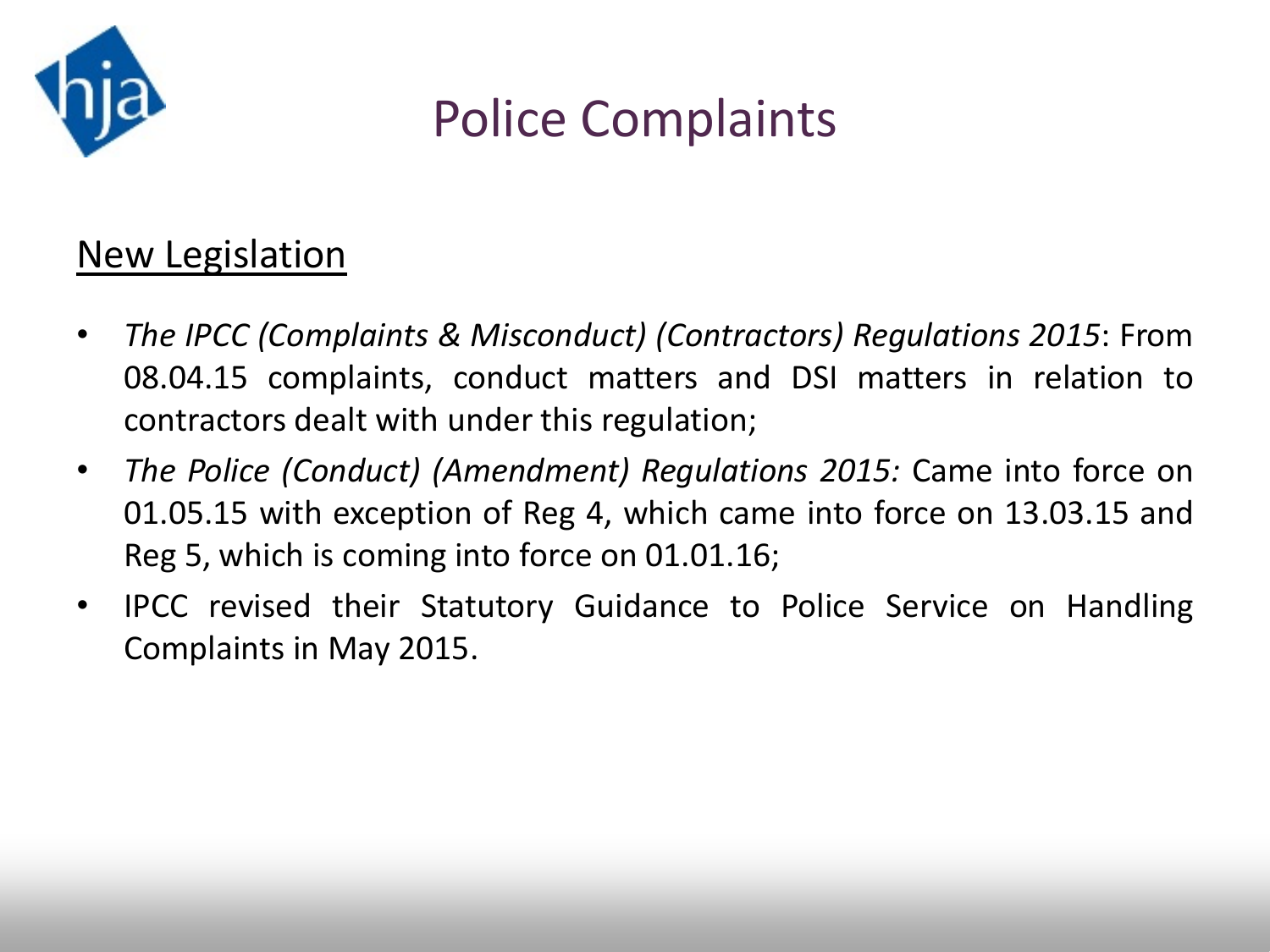

## Police Complaints

#### Why Pursue a Police Complaint?

• Police complaint may lead to an apology and disciplinary action being taken against police or member of staff.

#### **BUT:**

- It is extremely rare for disciplinary action;
- The quality of the reports are hugely variable;
- Is a police complaint the correct vehicle if challenging operational policing decisions during a protest?
- A complaint is likely to delay the civil action;
- Historically there have been issues with police officers resigning during a police complaint to avoid misconduct proceedings.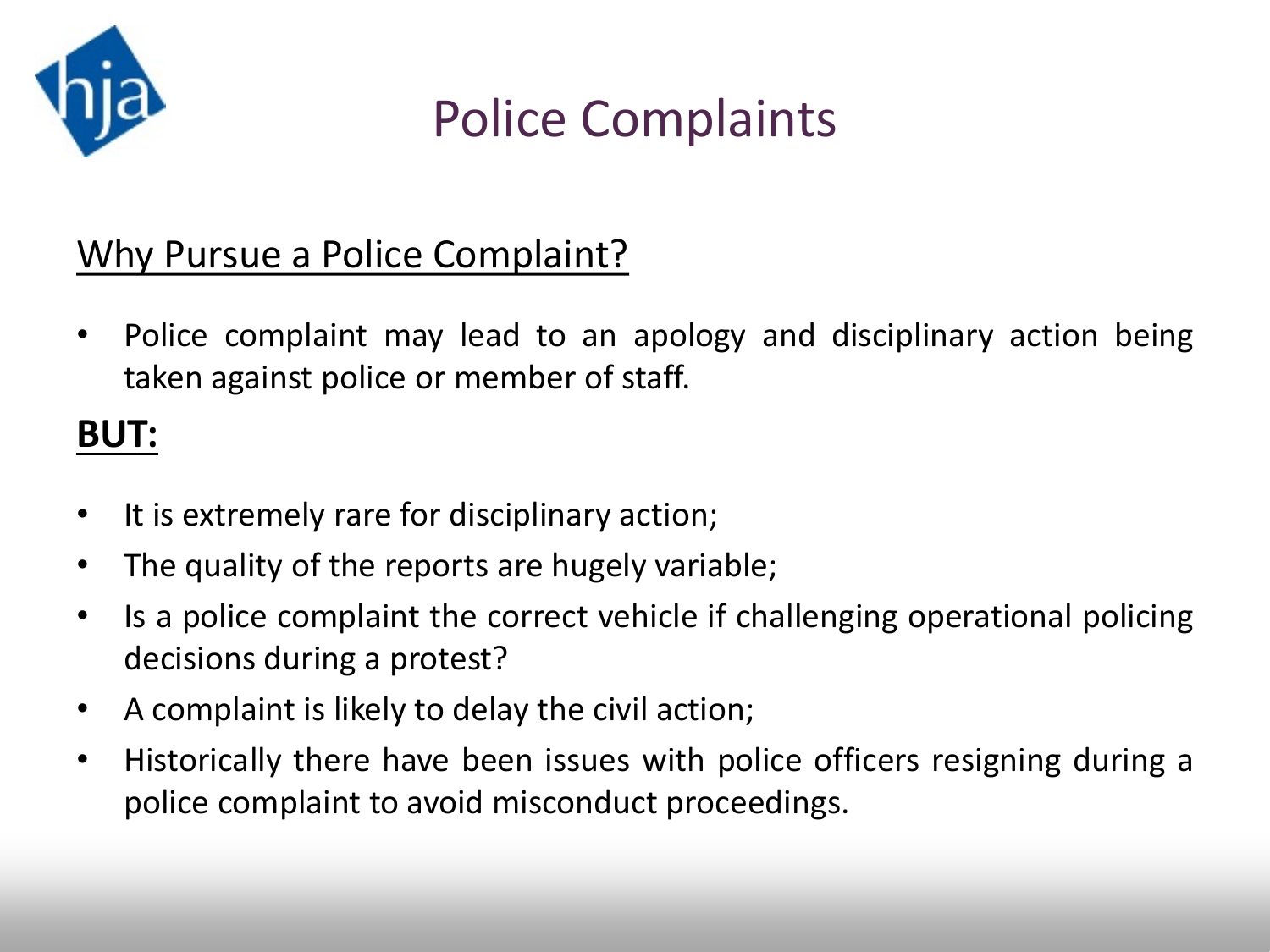

# Data Protection Act (DPA) 1998

- Controls how personal data is used/ processed by police;
- S.4(4) imposes a duty on the police to abide by 8 DPA principles;
- Part IV details exemptions;
- Applicant must make an application in writing and pay £10 fee;
- 40 days to comply with request;
- DPA and Article 8 ECHR (right to private & family life) overlap;
- The DPA can be used:
	- To ascertain information held by police;
	- To claim compensation if there has been a breach of the DPA causing damage;
	- To rectify, block, erase or destroy inaccurate data (s.14 DPA)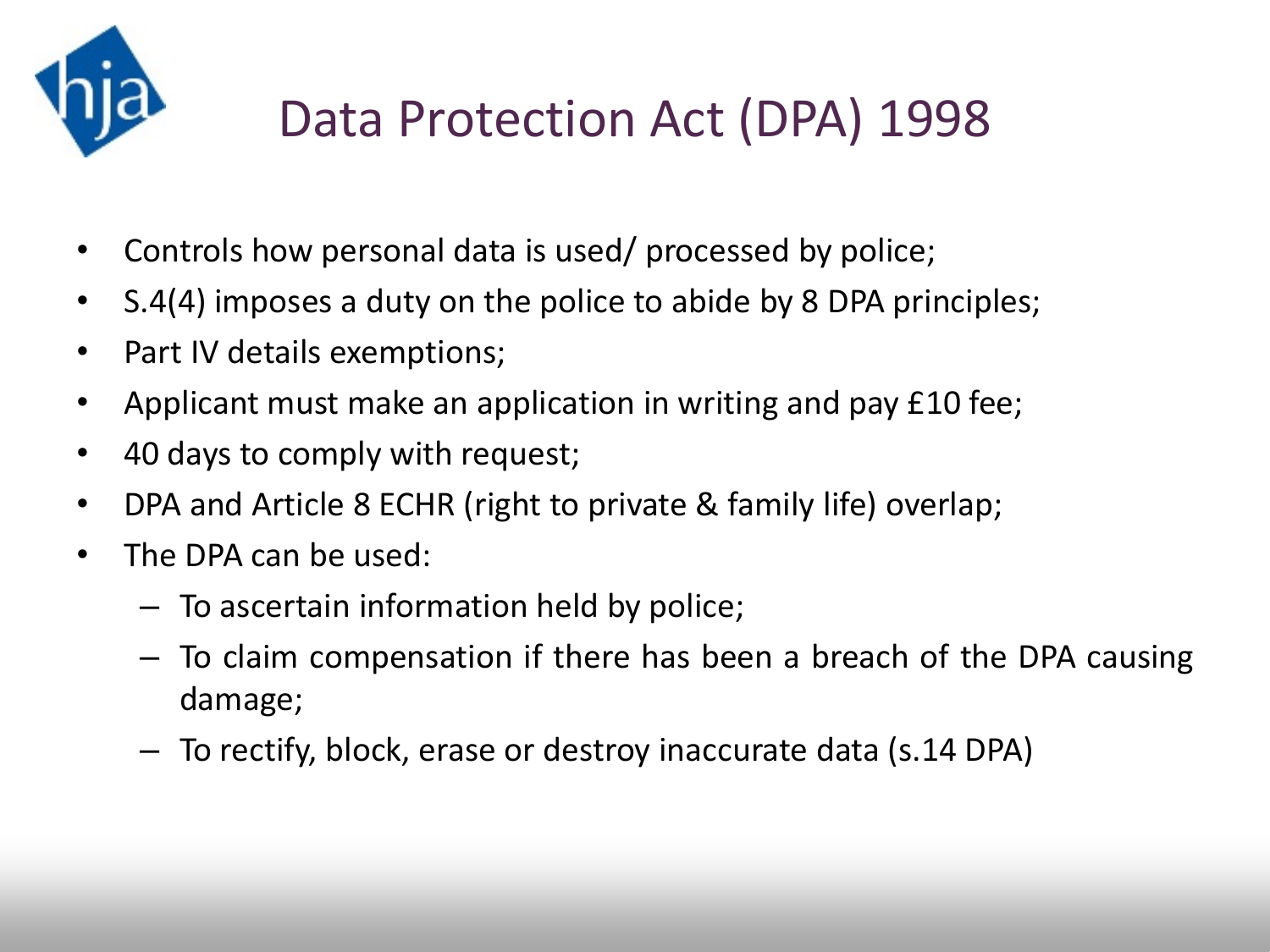

#### Can a DPA claim only be pursued if there is a financial loss?

- **Johnson v MDU [2006] EWHC 321 (Ch):** it was held that s.13(1) damages was only intended to cover pecuniary loss arising from DPA breach. However once a financial loss is established; this enables non pecuniary losses to be claimed too;
- Article 8 ECHR does not require a financial loss.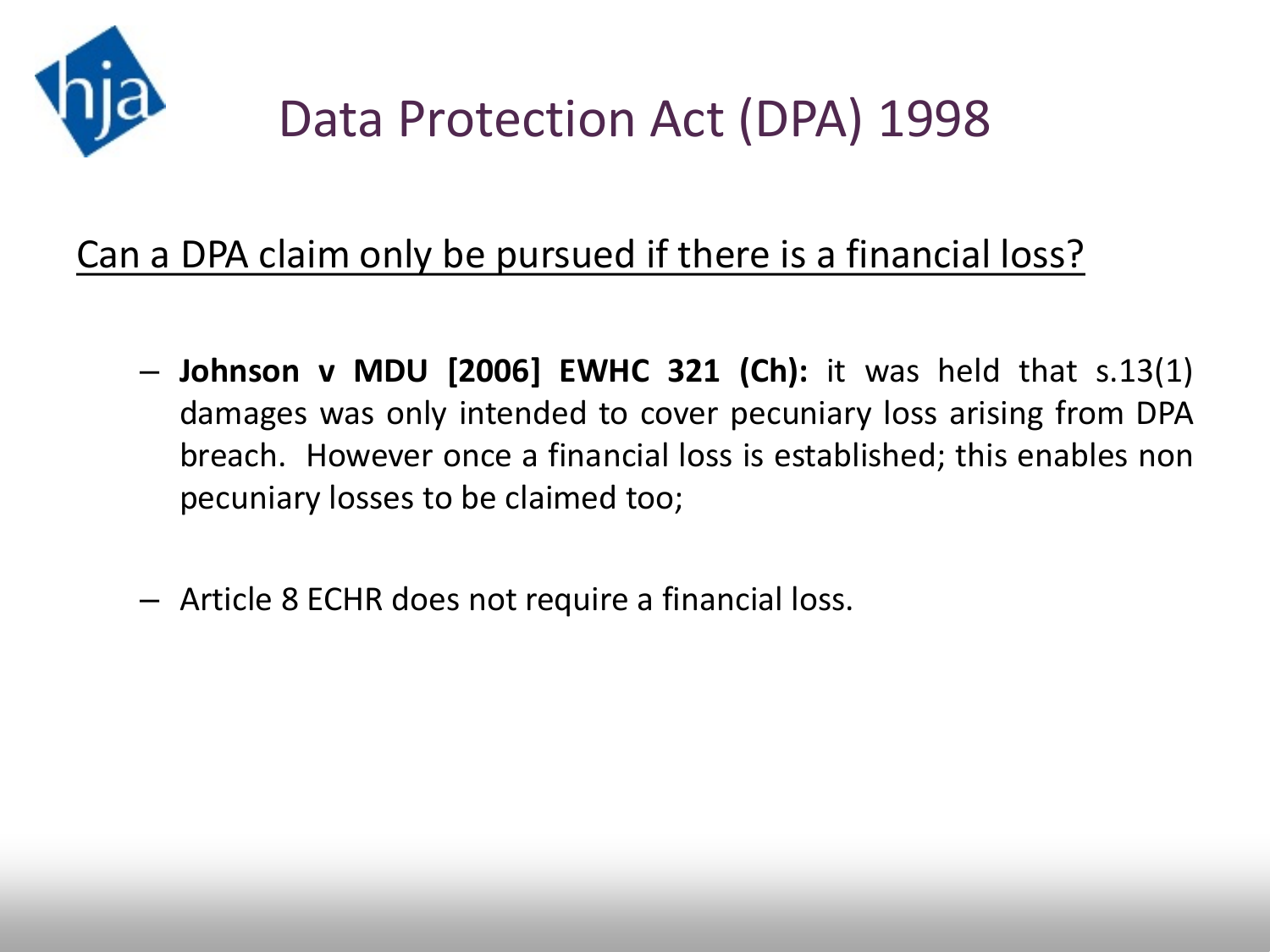

## Data Protection Act (DPA) 1998

- *Anthony Crooks v Chief Constable of Essex Police [2015] EWHC 988 (QB):* Successful claim under DPA and Article 8 ECHR after Essex Police issued a press release of the 10 most wanted suspects. This included a photo of the claimant, whom rape allegations had been made. The Court found that this was not proportionate or necessary. A proportionate response would have been for the police to release the claimant's name and say the police wanted to contact him. The Claimant was awarded £67,750 (majority of award LoEs)
- *R (on the application of Catt) v Commissioner of the Metropolis & Anor: R (on the application of T) v Commissioner of Police of the Metropolis [2015] UKSC 9*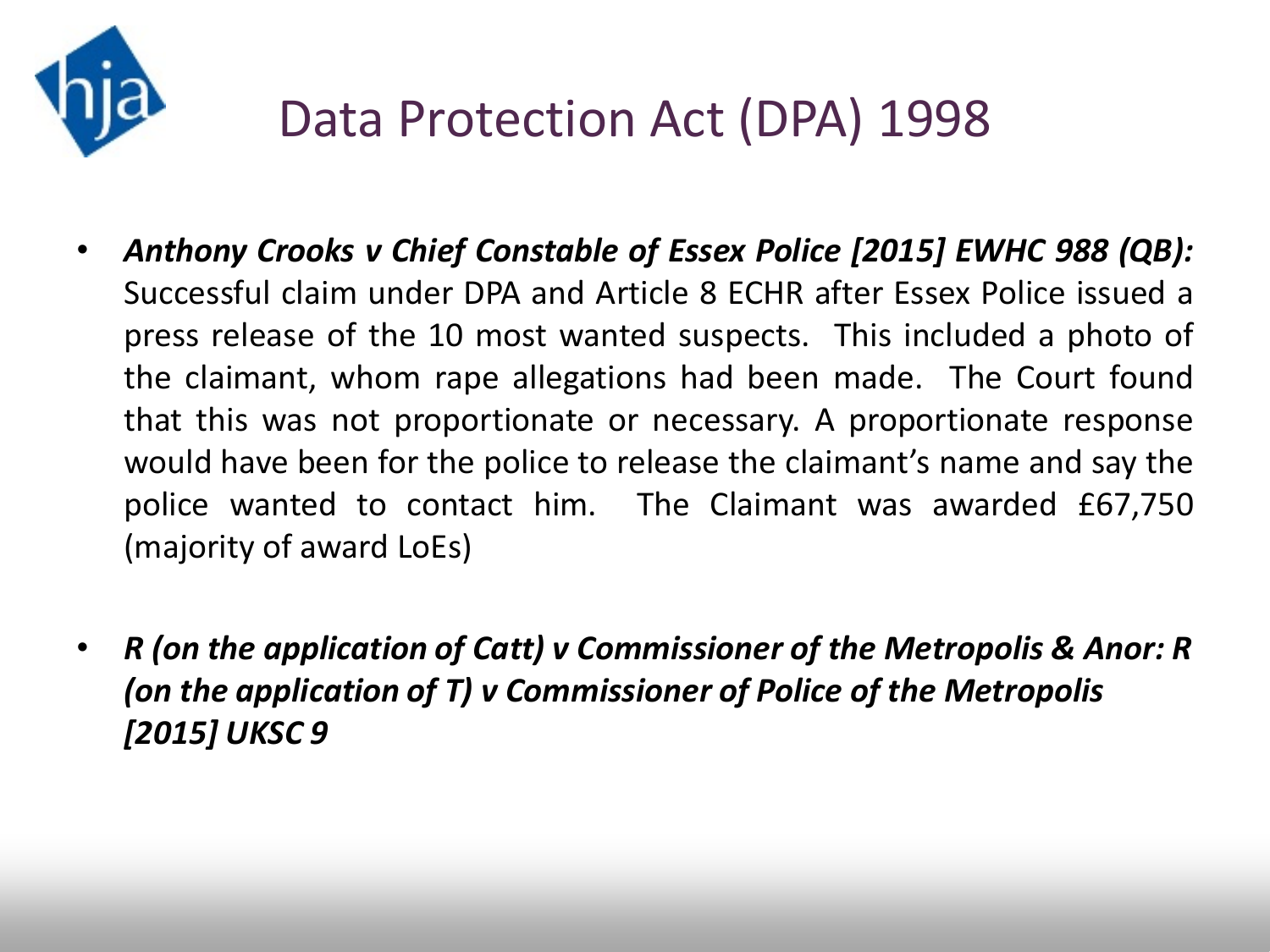

# Freedom of Information Act (FOIA) 2000

- Creates a general right to information held by public authorities including the police;
- There is a presumption of disclosure, but a request can be refused on grounds:
	- Proportionality costs and staff time;
	- Vexatious;
	- Repeats previous request from same person
- Part II FOIA details exemptions 'class based' or 'prejudice based'
- Neither confirm nor deny response;
- Reform? Article in Financial Times 21.06.15: Gove plans freedom of information crackdown.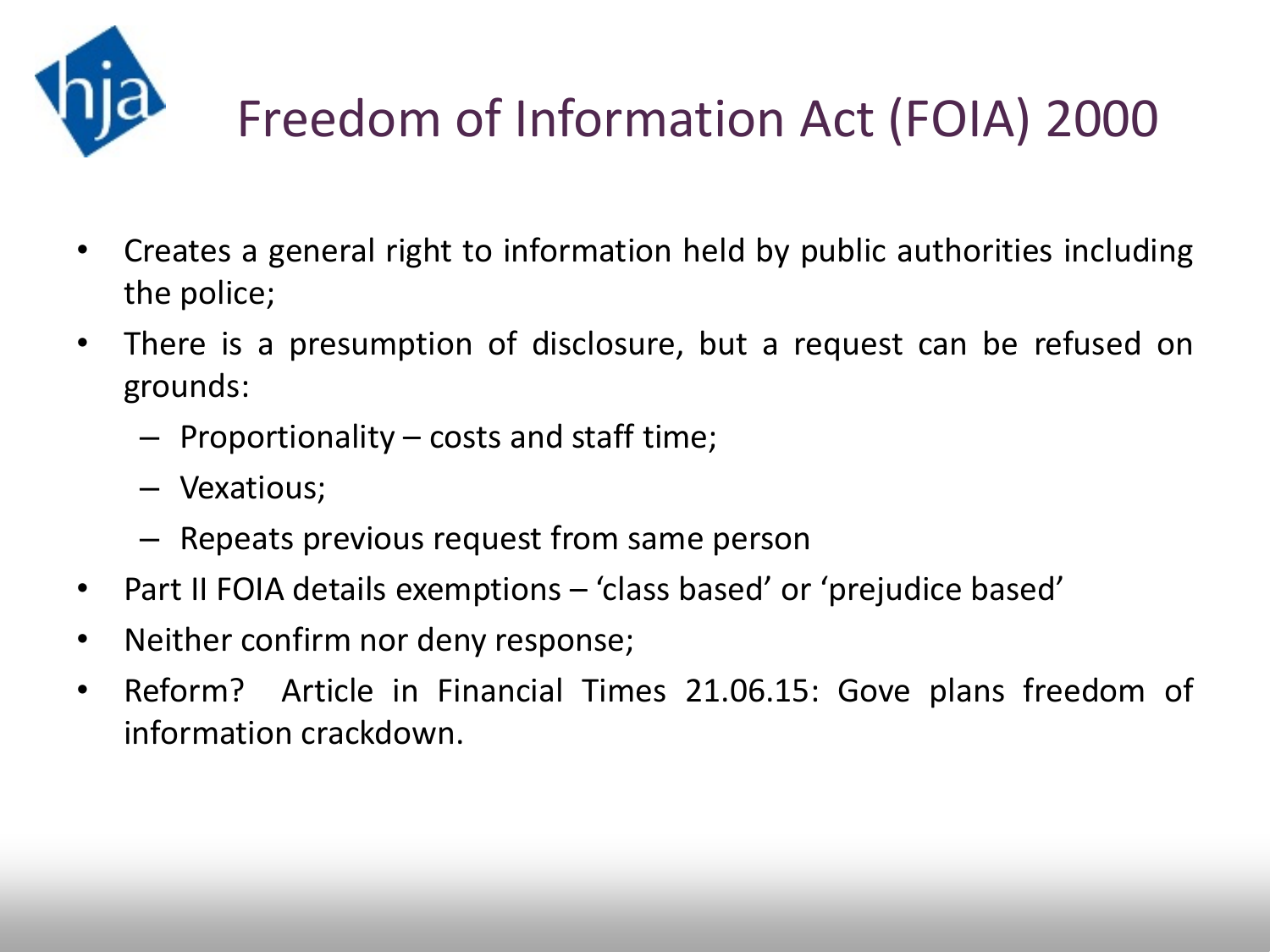

# Information Commissioner's Office (ICO)

- The Information Commissioner's Office (ICO) has a general duty to investigate complaints from members of the public who believes an authority such as the police has failed to respond correctly to a request for information either under the Data Protection Act 1998 or Freedom of Information Act 2000;
- ICO website:

*'The UK's independent authority set up to uphold information rights in the public interest, promote openness by public bodies and data privacy for individuals.'*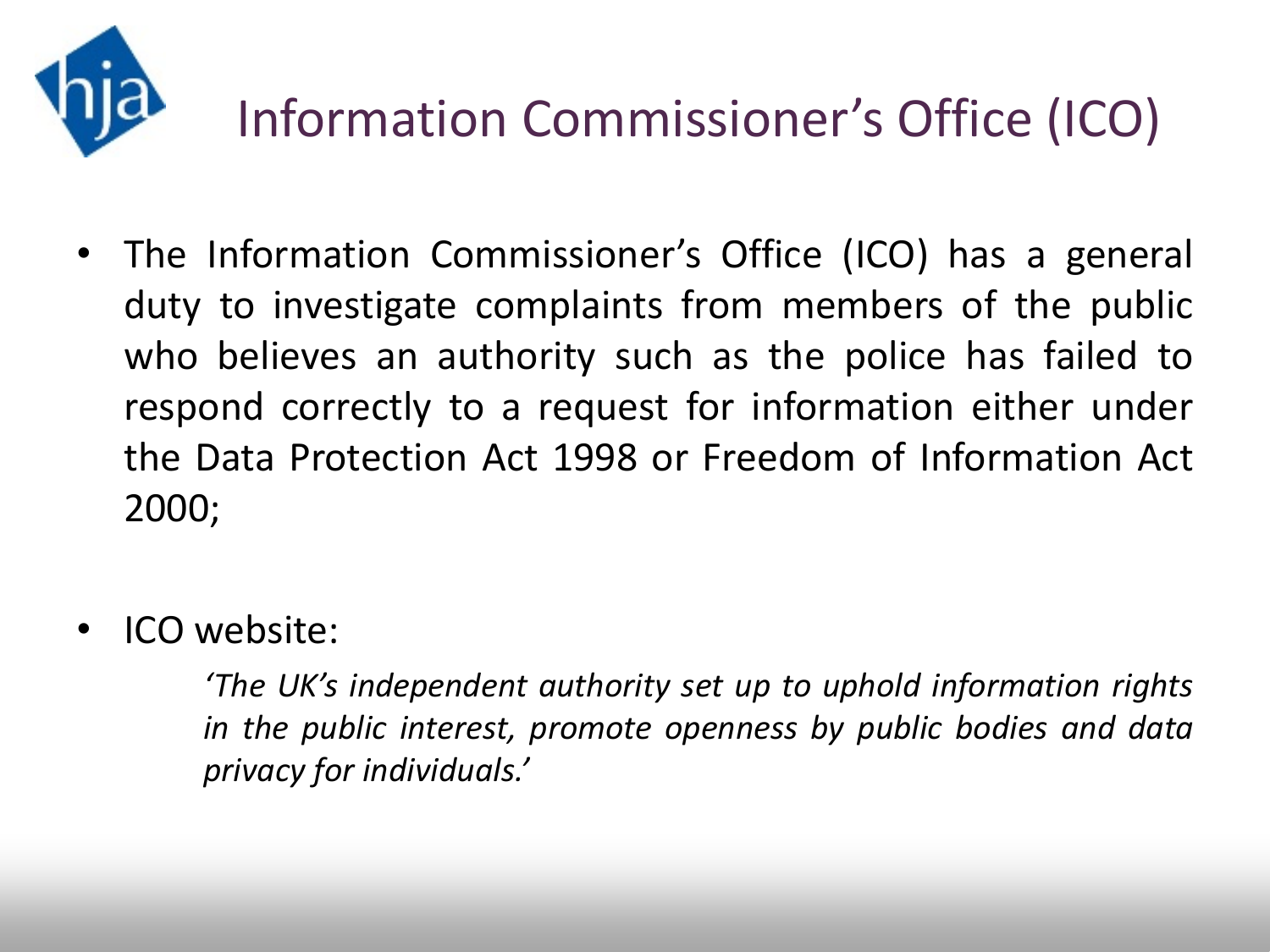

# Information Commissioner's Office (ICO)

- The ICO cannot pay out compensation to an individual;
- Under section 55A to 55E of the DPA 1998 (introduced by the Criminal Justice & Immigrations Act 2008), the Information Commissioner may serve a monetary penalty notice (up to a max of £500,000);
- 18.05.15: The ICO issued South Wales Police with a £160,000 fine for losing a video recording linked with a sexual abuse case;
- The ICO can issue undertakings, enforcement notices and prosecutions. It monitors data breach trends.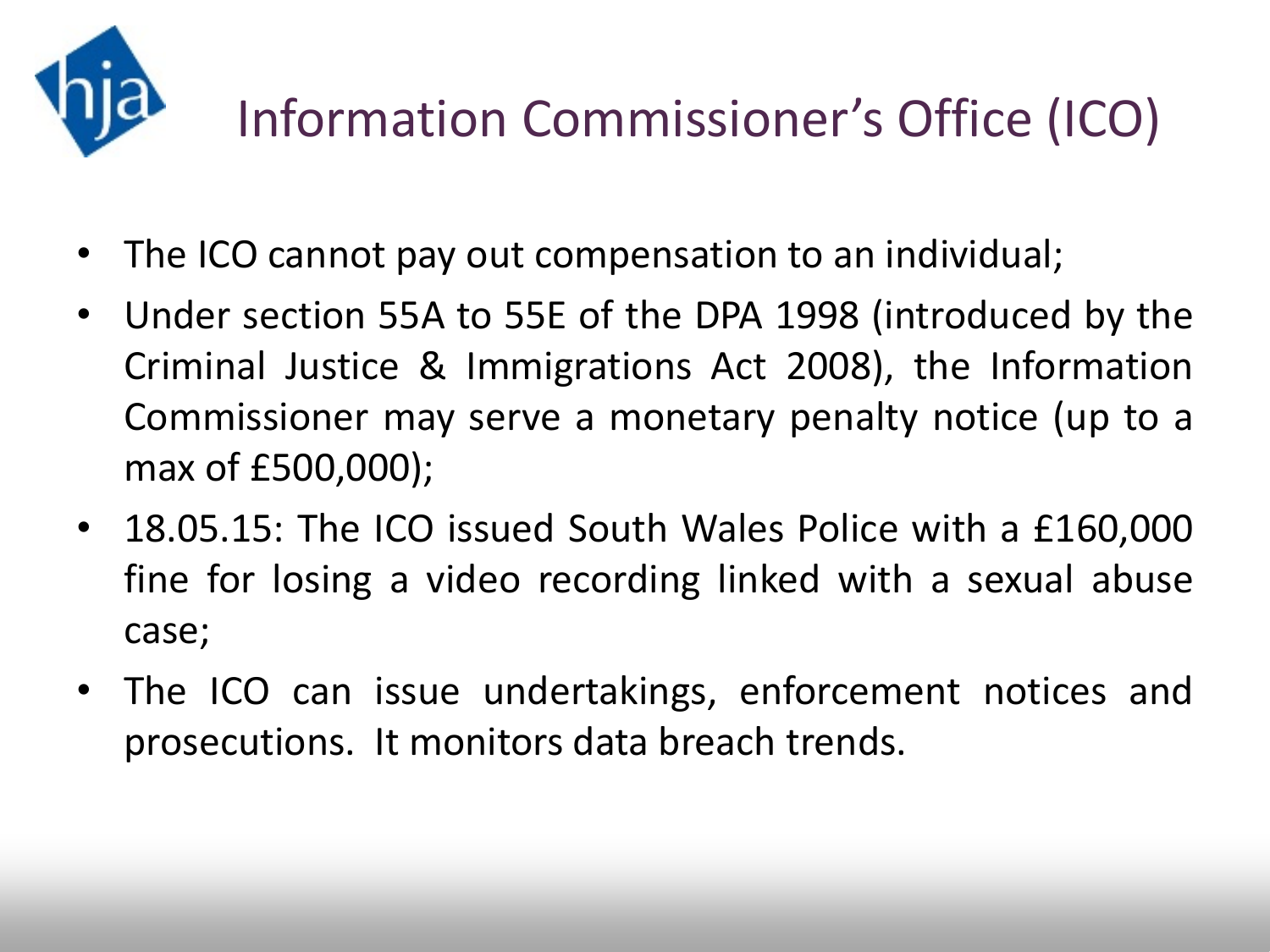

### The Future

- **Undercover Policing of Protest Groups** 
	- Critical HMIC Report dated 14.10.14 on undercover policing in England and Wales;
	- Public Enquiry in relation to undercover policing ongoing;
	- Ongoing litigation civil actions.
- Further Funding Cuts?
	- Conservative Manifesto: '*We will continue to review our legal aid systems, so they can continue to provide access to justice in an efficient way.'*
	- £12bn welfare cuts to be announced at next Budget;
	- More protest?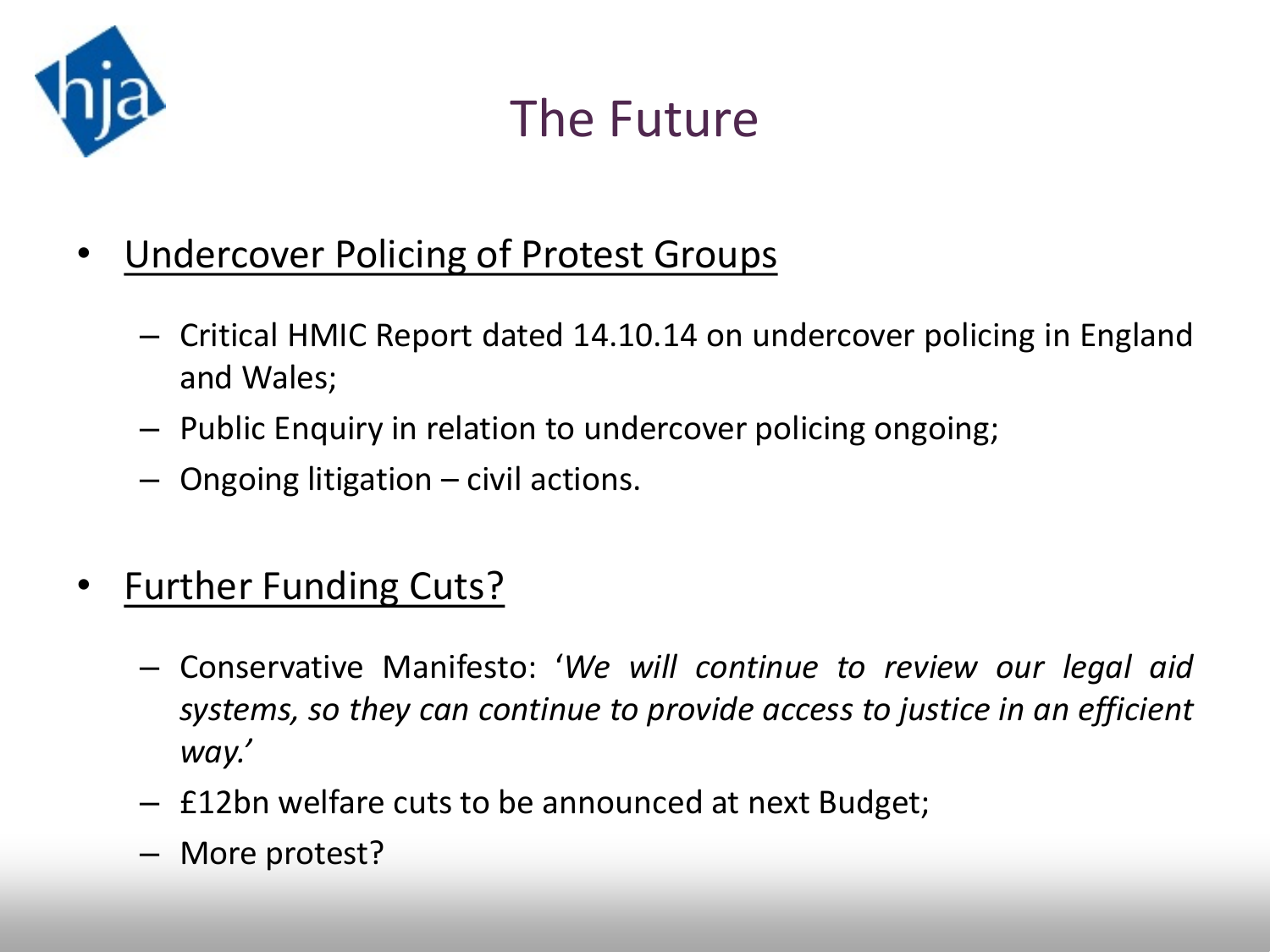

### The Future

- Scrapping the Human Rights Act 1998?
	- Conservative Manifesto: *'We will scrap Labour's Human Rights Act and introduce a British Bill of Rights which will restore common sense to the application of human rights in the UK. The Bill will remain faithful to the basic principles of human rights...'*
	- Queen's Speech 27.05.15: 'M*y government will bring forward proposals for a British Bill of Rights.'*

#### Reform of Stop & Search?

- Conservative Manifesto.
- Reform of Strike Ballot Rules
	- Queen's Speech on 27.05.15.